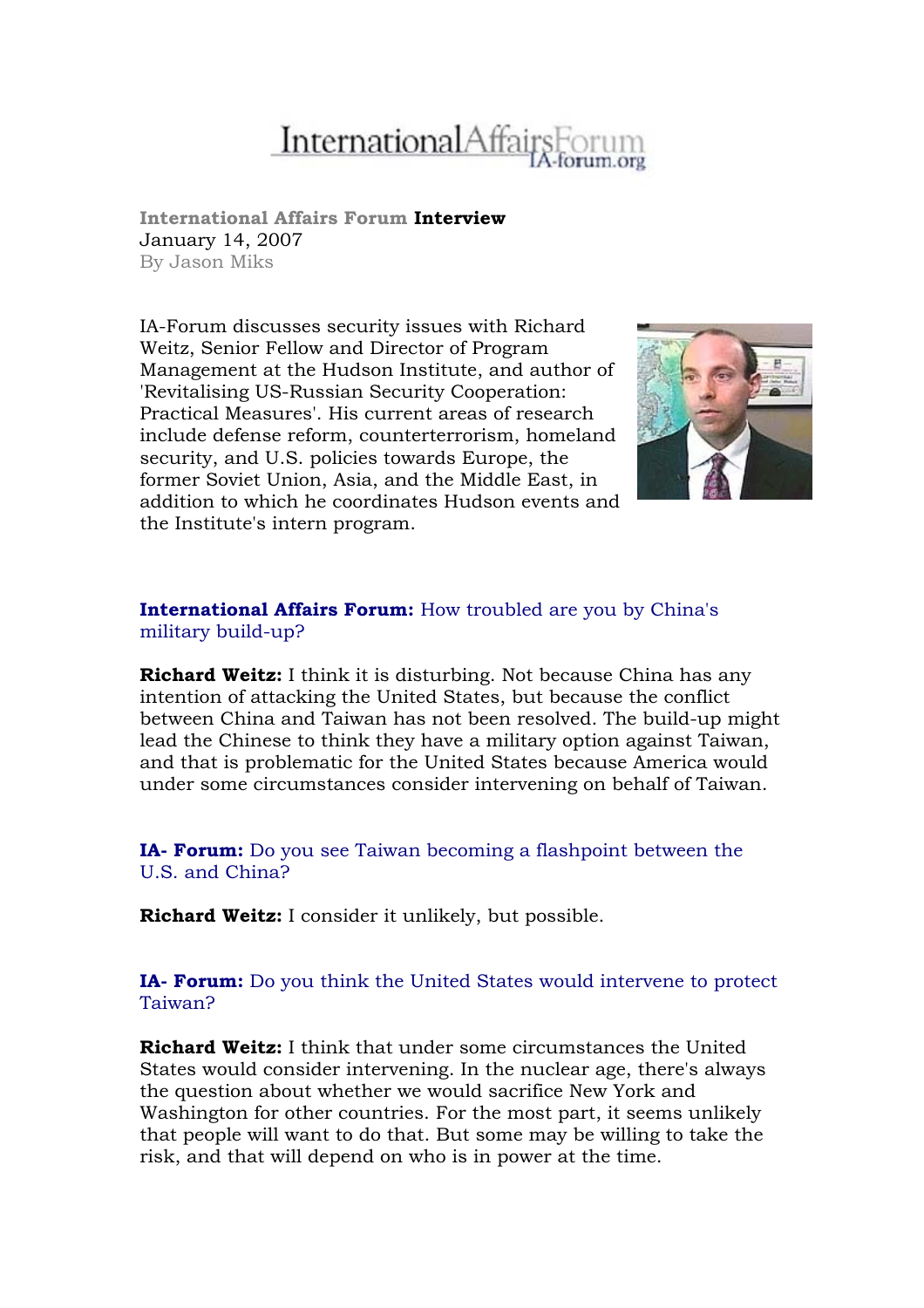**IA- Forum:** Japan is considering revising Article 9 of its so-called peace constitution to allow it to play a more active military role in terms of peacekeeping and self defense. There has even been talk of debating whether it should consider possessing nuclear arms. How likely do you think this is?

**Richard Weitz:** As long as America's pledge to defend the Japanese appears credible, then they are not likely to develop nuclear weapons.

**IA- Forum:** One ongoing concern in East Asia is North Korea's nuclear program. Is there a military option for dealing with it?

**Richard Weitz:** Not now. That horse is out of the barn and I don't see that kind of option there.

**IA- Forum:** What is the best way of containing the problem?

**Richard Weitz:** Well that's the word - containment. We're stuck with the same situation as we were with the Soviets. We have to believe that at some point the regime will collapse and be replaced by another one.

**IA- Forum:** Is there anything the US can, or should, do to precipitate such a change?

**Richard Weitz:** Americans have been active in terms of confronting North Korea on human rights issues and putting economic pressure on the government to make its position more difficult. But it would be difficult to promote regime change without having the situation blow up - literally.

**IA- Forum:** Many have voiced concerns in recent months over some of the domestic and foreign policy moves in Russia under Vladimir Putin, including crackdowns on human rights groups and disputes over energy. Can the U.S. and Russia be genuine partners?

**Richard Weitz:** In some areas there is very good cooperation. In other respects, the U.S.-Russian relationship is more troubled. We have seen some of these disagreements in the last year. You've mentioned the problems in terms of domestic policy. There are also a lot of disagreements, for example, regarding the former Soviet states and who should have the greater influence in those countries. There's the debate about the importance of democratization vs. authority, as well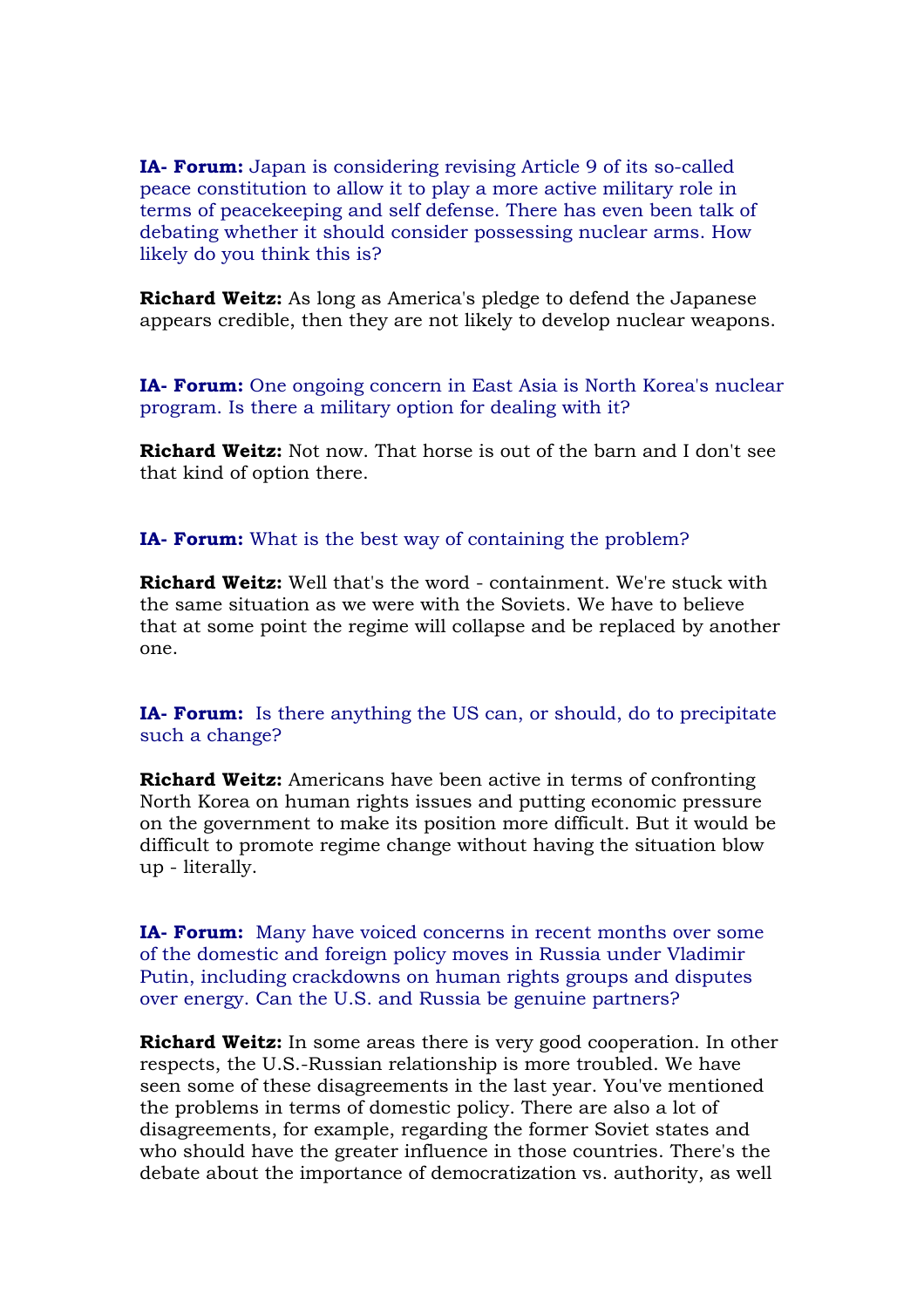as disagreements over the proper role of the Shanghai Cooperation Organization (SCO).

But the situation certainly remains a lot better than it was during the Cold War - it's inconceivable that you would see a war between the two countries.

**IA- Forum:** You published a book for The International Institute for Strategic Studies called 'Revitalising US-Russian Security Cooperation: Practical Measures.' What kind of measures do you have in mind?

**Richard Weitz:** I thought that some of the proposals being discussed, like more formal agreements to reduce nuclear arms, just wouldn't gain support in Washington at the time. So I was thinking about other options, such as increased cooperation on energy and nonproliferation issues. There seems to be progress in that direction with the U.S. global nuclear energy partnership, and with the equivalent program that the Russians are using to try to take back spent plutonium from Iran after they supply fuel for its nuclear reactor. So you see cooperation in some new areas. I think that's the direction in which things seem to be moving.

**IA- Forum:** How serious a challenge do you think nuclear proliferation is to America's security?

**Richard Weitz:** I think it is the greatest security threat we all face today. Proliferation might allow these materials and weapons to fall into the hands of troublesome actors, especially terrorist groups.

## **IA- Forum:** What can the U.S. do?

**Richard Weitz:** Strengthen the International Atomic Energy Agency, work through the Proliferation Security Initiative, and convince Russia and China to take a stronger stand on non-proliferation issues. These are all moving in the right direction, but you could push them along further.

**IA- Forum:** You've been involved in 'scenario-based planning.' What has this involved?

**Richard Weitz:** It tries to get people to think outside their in-box. It was developed most prominently by Shell Oil Company in the 1970s. At the time, while a lot of companies assumed the low price of oil would continue indefinitely, and planned accordingly, analysts at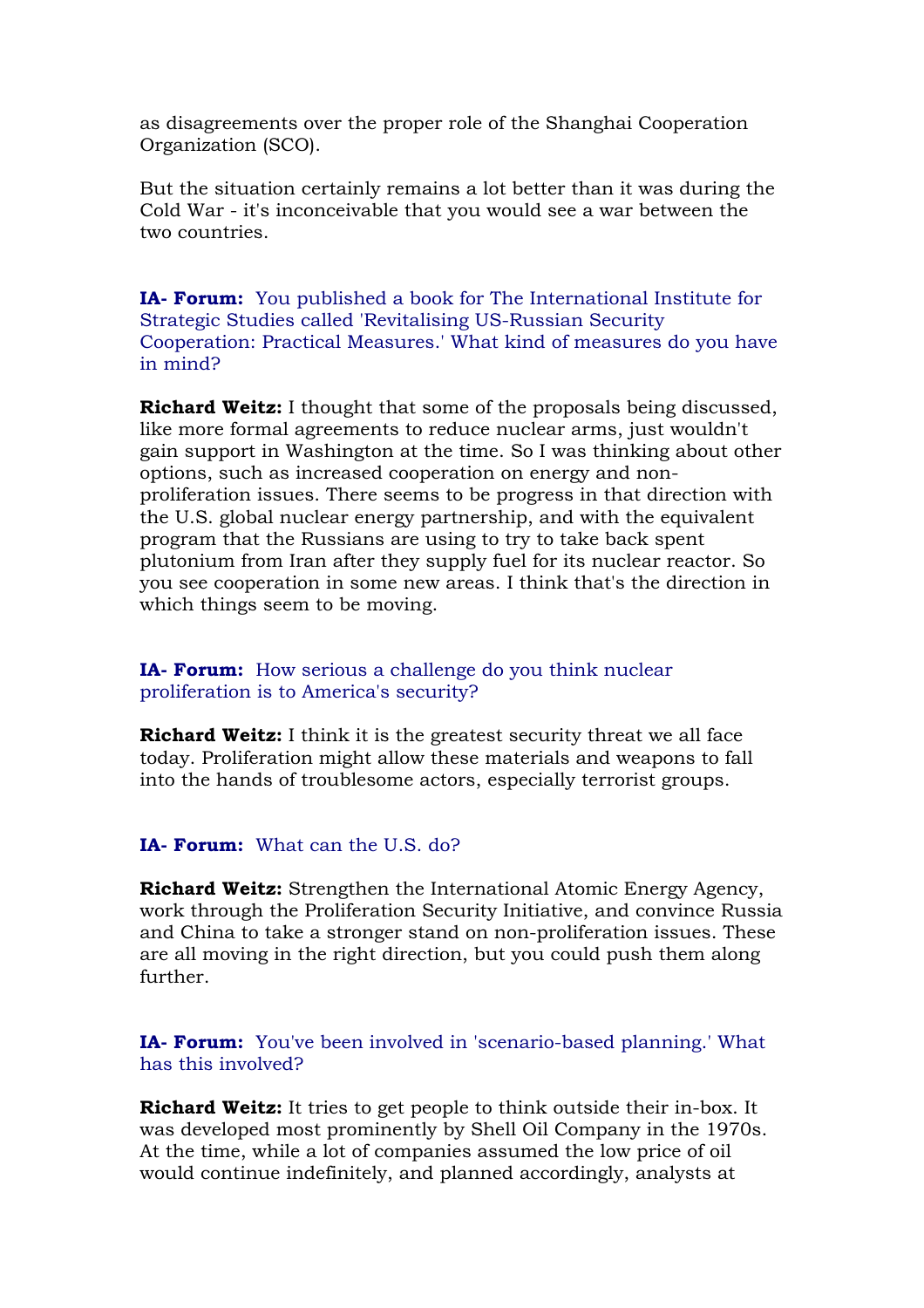Shell asked 'what if the price goes up? How can we position ourselves to deal with that?' Shortly afterwards the OPEC oil crisis took place, and the company did very well.

We try to organize workshops for clients for them to consider possible developments and their potential responses. As an example, we might discuss how they would respond if Turkey decided to join the SCO. Another scenario might be what if there was some sort of problem with nuclear energy and we had to rely more on different energy sources. We try to bounce around questions and force people to think beyond their regular assumptions.

**IA- Forum:** How successful do you think the U.S. has been in securing the homeland against another terrorist attack? Is the lack of another attack a sign that things are going as planned?

**Richard Weitz:** Well that's the key point that you have just mentioned. There has not been an attack. We had the same problem analyzing deterrence during the Cold War. When the Soviets never attacked the West, the question then became whether they ever wanted to do so. Likewise, we don't currently know whether Al Qaeda has planned to launch a mass attack. There is evidence that they have, such as the London airport plot last summer. But in America we've been safe thus far. Each year, we are getting stronger. On the other hand, we have a dynamic situation in which the adversary is also adjusting kits tactics, strategy, and capabilities even as we are beefing up our own capabilities.

### **IA- Forum:** What would you like to see the Bush administration focus on in its last 2 years in office?

**Richard Weitz:** You've mentioned some of the issues I'd like to see addressed. I'd like to see less of a preoccupation with Iraq and more of a focus on Asia, as well as more concern with Russia. Iraq is important, but it has to be kept in perspective. We have been so fixated on Iraq that China has gained a lot of influence in East Asia without much attention among Americans.

**IA- Forum:** Some argue that there has not been enough of a focus on Afghanistan.

**Richard Weitz:** I agree very much with that.

### **IA- Forum:** Was the U.S. nuclear deal with India a good idea?

Like many people, I think that strengthening relations with India will